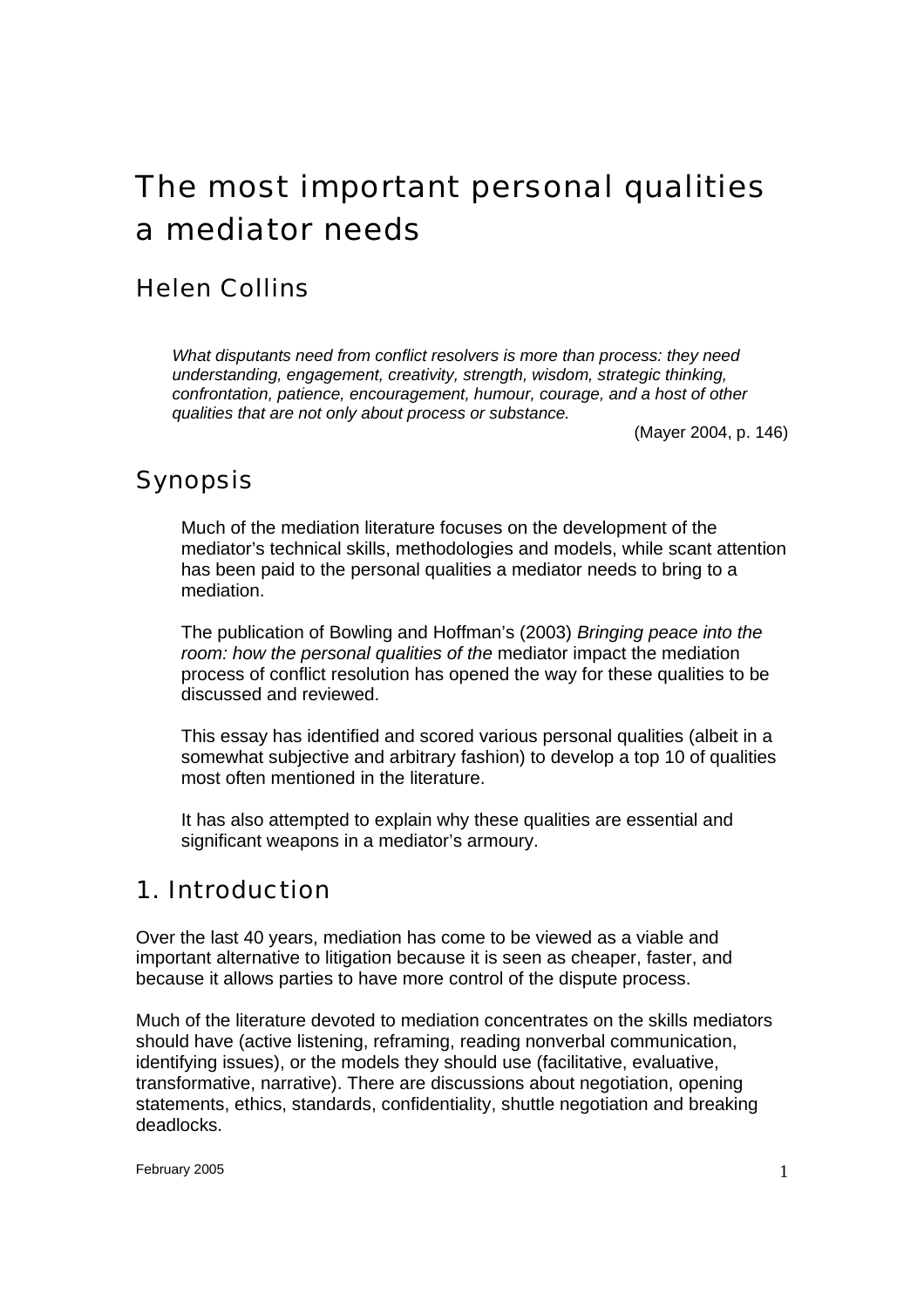However, little had been written about how a mediator's personal qualities influence the mediation process. Bowling and Hoffman's (2003) *Bringing peace into the room: how the personal qualities of the mediator impact the mediation* process of conflict resolution therefore sheds some valuable light on this previously largely unexplored terrain.

In an attempt to build on Bowling and Hoffmann's work, this essay will identify the personal qualities most often mentioned in the mediation literature, and will describe why these are essential and significant weapons in a mediator's armoury.

# 2. Research methodology

The research methodology employed was very simple and involved reading material and then giving the qualities a score based on how many separate articles/books mentioned them. In some cases, the word for the quality may not have been mentioned as such, but it seemed clear from the writing that the author was discussing that quality. For example, Cobb (2003) does not mention the quality of transformation but she talks of 'evolution of the conflict' (p. 227), which the author has taken to mean much the same thing.

At times, authors listed a quality (for example, emotional intelligence) and then later listed a different quality (for example, impulse control) that is related to the previous quality. In these cases, the qualities were listed and scored separately but have been aggregated under an umbrella category.

This aggregation of qualities under an umbrella category was done in a way that made sense to the author but is perhaps debateable. For example, acknowledgement of parties' pain is grouped with empathy, while valuing what the parties bring to the mediation is seen as a separate category. In this instance, 'valuing' seemed of a different order to 'acknowledging'; however, the author accepts that the aggregation is highly subjective and perhaps others would have aggregated the qualities quite differently.

The author also acknowledges that the results of the top 10 are somewhat arbitrary; after all, reading one more article could change the order. Therefore, it is more useful to emphasise the qualities themselves rather than concentrating too much on a quality's actual position.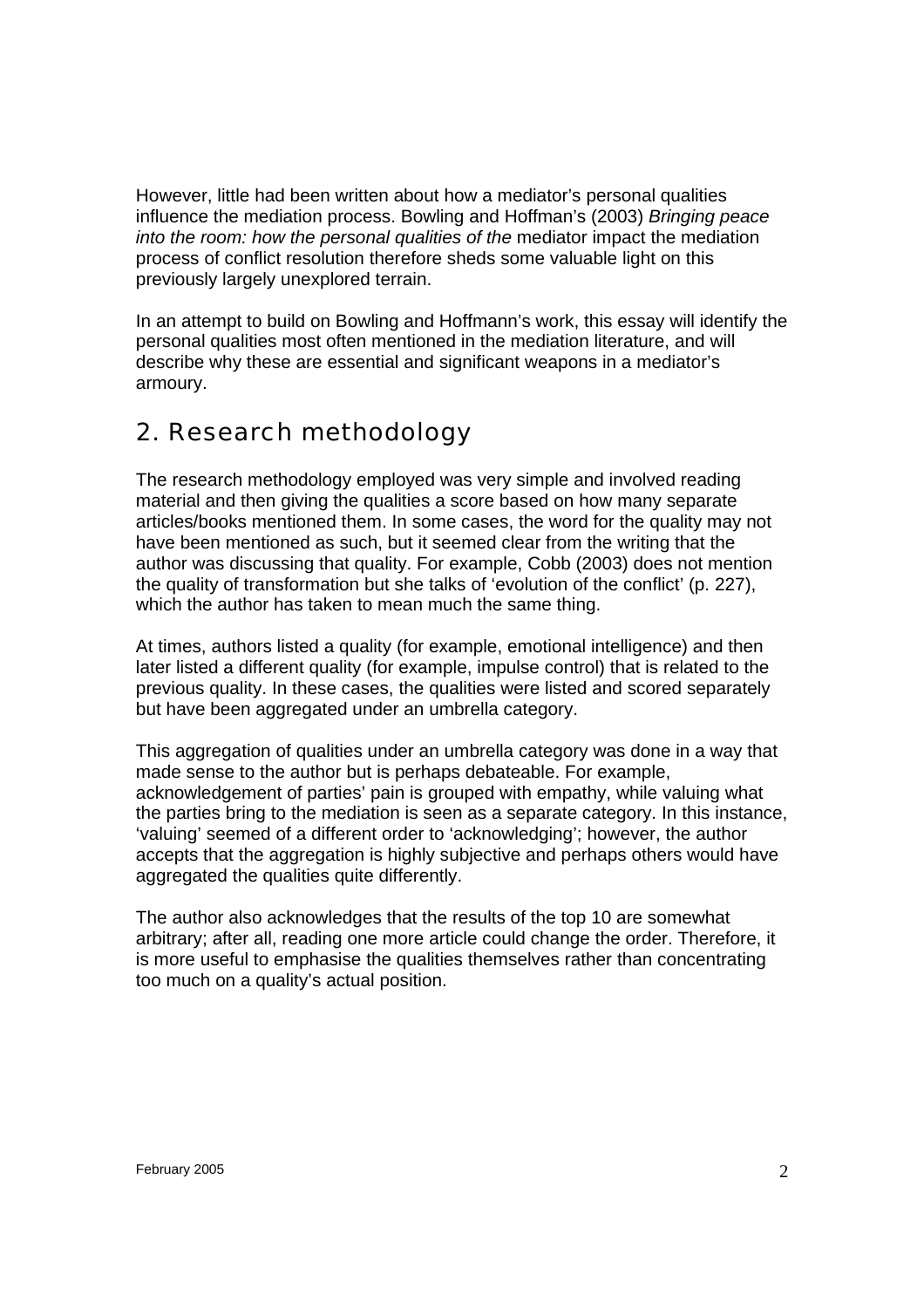# 3. The top 10

### Empathy (1)

*Empathy refers to one's ability to step into the shoes of another and see things from the other's perspective.* 

(Johnson, Levine & Richard 2003, p.159)

One of the hallmarks of mediation is that mediators can understand and empathise with the parties, even if in other circumstances they would not. A mediation demands that the mediator listen to and acknowledge not only the parties' positions, but also their emotions (which may be pain, grief, anger, guilt or regret).

Therefore it is not surprising that empathy and its related qualities top the list. Empathy was directly mentioned on seven separate occasions (Bowling & Hoffmann 2000; Cloke 2003; Benjamin 2003; Johnson, Levine & Richard 2003; Gold 2003; Reitman 2003, Mayer 2004). Its close links to *connection* (4) (Benjamin 2003; Le Baron 2003; Gold 2003, Saposnek 2003), *acknowledgement of parties' pain and need to be heard* (4) (Benjamin 2003; Gold 2003; Reitman 2003; Schreier 2002), engagement (2) (Cobb 2003; Mayer 2004), *compassion* (2) (Gold 2003; Saposnek 2003), and *understanding* (2) (Mayer 2004; McCorkle & Reese 2005)) gave empathy a final score of 21.

*Empathy* is crucial because the 'mediator must be able to see events from the view of each party in the dispute' (Benjamin 2003, p. 111). The mediator should 'synchronise with each party's construction of reality in a manner that does not appear to invalidate any other party to the dispute' (Benjamin 2003, p. 111). However, the mediator must also 'choose when and with which party to be strategically empathic' (Benjamin 2003, p. 112).

In terms of *emotional intelligence*, empathy is seen as fundamental in its own right and as a foundation for a number of other competencies. Goleman (1995) believes gaining empathy involves mastering the skills of listening, active listening, reading nonverbal clues, being open to diversity, seeing others' perspectives and understanding others.

Closely related to empathy is the need for the mediator to connect with the parties:

The mediator must connect or get in sync with each party. The mediator must be able to identify with the perspective of each party sufficiently so that the party feels joined and accommodated. The identification works to establish the bond and credibility necessary for trust to develop between the mediator and each party.

(Benjamin 2003, p. 111)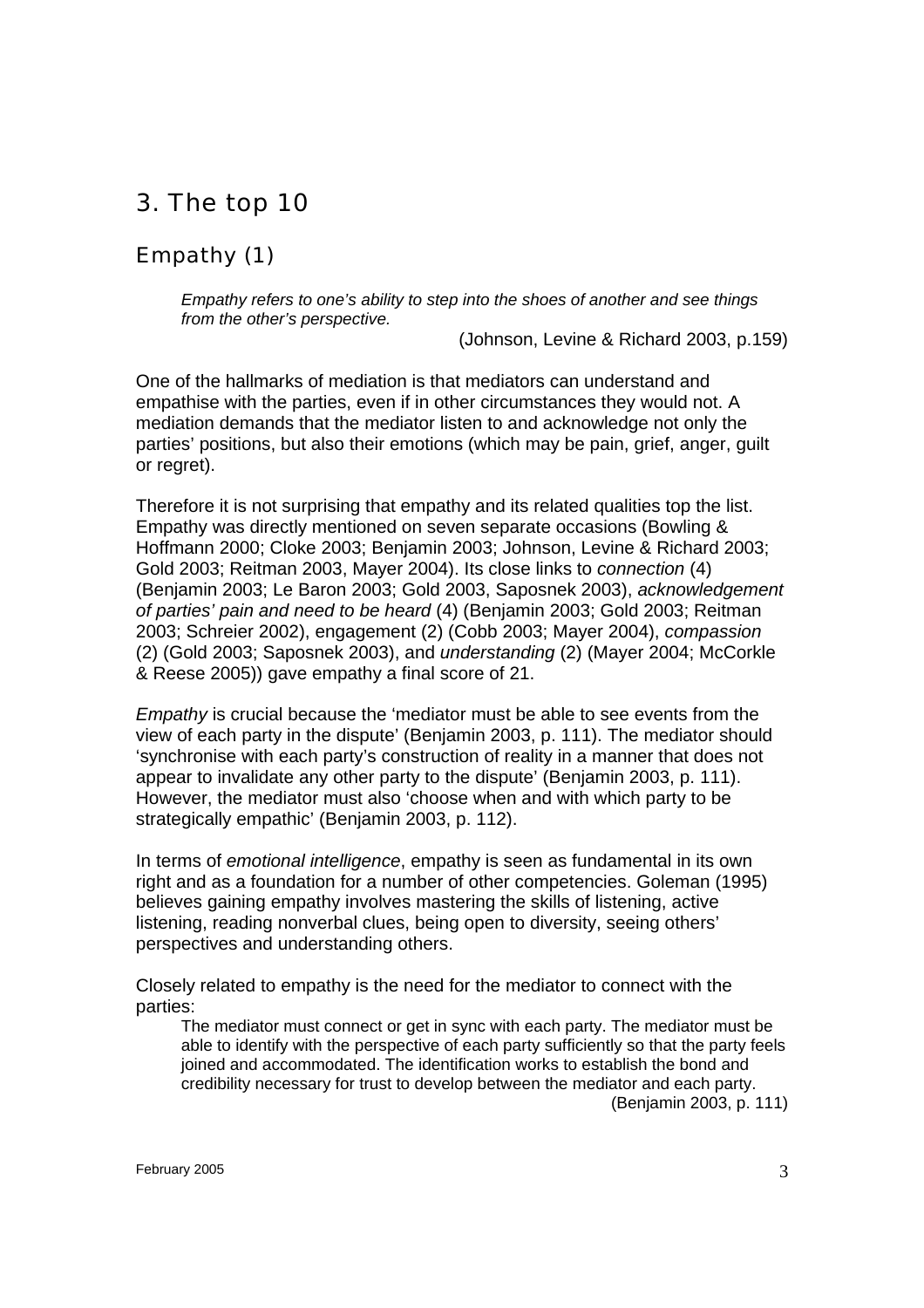Another crucial quality linked to empathy was acknowledging partiesí pain and their need to be heard. For Reitman (2003, p. 237), when:

The mediator can find a way to deeply value what each party brings to the table (sometimes despite the mediator's initial reactions of irritation) and can express that appreciation to the party, the party feels truly heard and valued.

Gold (2003, p. 194) expresses the same view:

When you enter another's world, acknowledge an experience that they may not have been able to communicate to others, and make it more understandable and real to them, something transformational occurs. A profound feeling of trust and intimacy is created at having been understood at the deepest level.

Other qualities linked to empathy included *engagement*, *compassion* and *understanding*. It seems, from the literature, that a mediator's most important quality is being able to build a relationship with the parties. Parties must feel that they have been 'heard' and understood at a deep level before they can move forward through the mediation.

### Multivalent thinking (2)

*Most complex disputes require risk assessment and management. There are seldom clear choices and certainly no guarantees. Mediators, by definition, work in this terrain of ambiguity, which requires a multivalent thinking frame.*  (Benjamin 2003, p. 94)

Anyone who has conducted a mediation knows that it involves thinking very quickly on your feet, and on a number of levels at once. Therefore, again, it is probably no surprise that second on the list is the quality of multivalent thinking. It received six separate mentions (Benjamin 2003; Hoffmann 2003; Gold 2003; Reitman 2003; Saposnek 2003; McCorkle & Reese 2005). However, it is connected to *being able to shift between roles* (3) (Benjamin 2003; LeBaron 2003; McCorkle & Reese 2005), *transformation* (4) (Cloke 2003; Benjamin 2003; Le Baron 2003; Cobb 2003), *being able to tolerate ambiguity* (2) (Benjamin 2003; Saposnek 2003), *lateral thinking* (1) (Reitman 2003) and *managing complexity* (1) (Hoffmann 2002) so multivalent thinking gets a total of 17.

The mediator needs to be adept at:

Multi-tasking – simultaneously keeping an eye on the process, emotion, content, individuals, flow of information, power issues, verbal and nonverbal messages and much more.

(McCorkle & Reese 2005, pp. 33ñ34)

The mediation process is highly complex, so the mediator must be able to *manage* the:

breathtakingly intricate matrix of psychological issues, negotiation dynamics, communication problems, subtleties of inflection and body language, barriers of gender, culture, race and class, and disagreements about legal issues and the

February 2005  $\sim$  4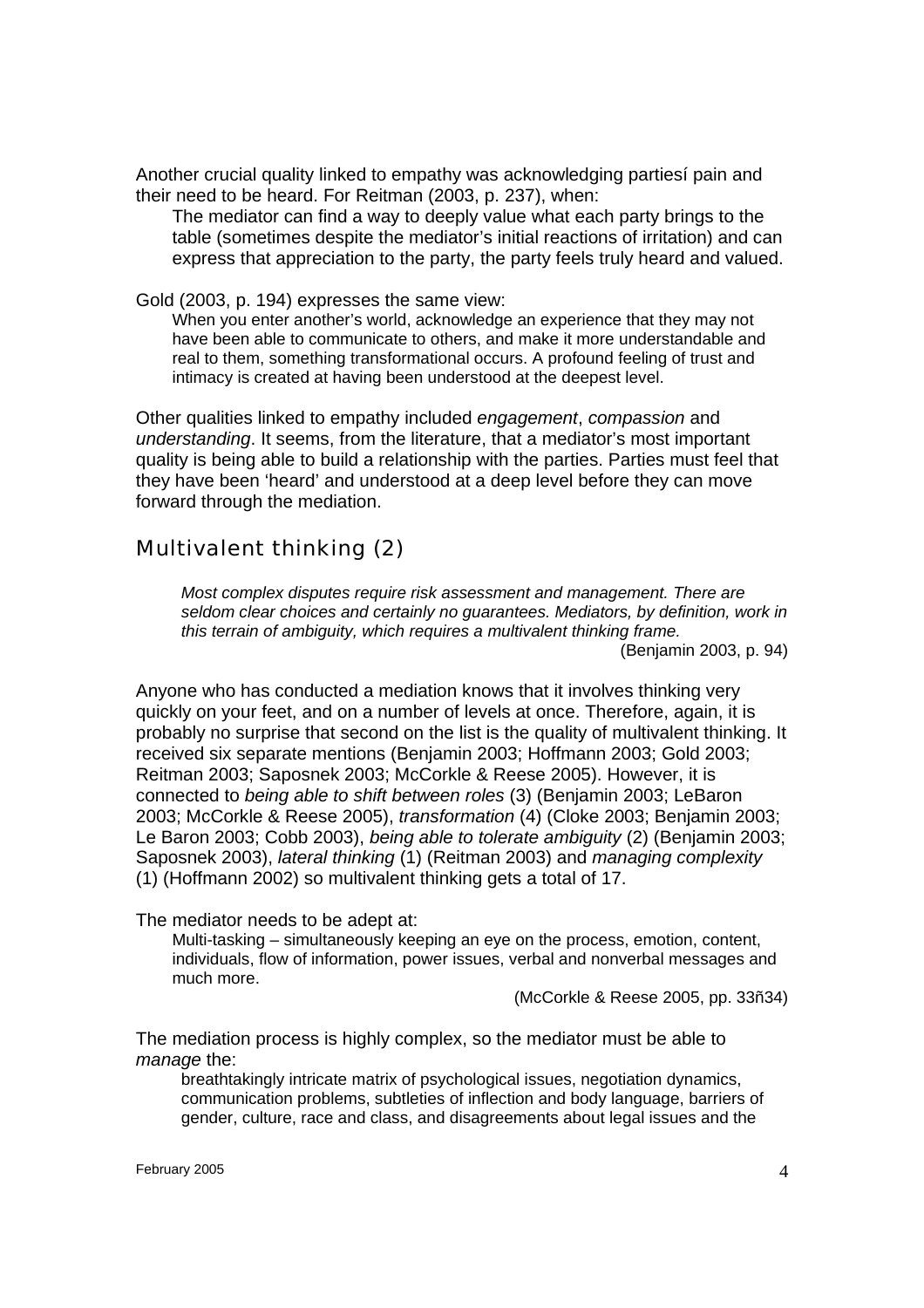facts that gave rise to the dispute.

(Hoffmann 2002)

A mediator must also be able to *hold a number of fields simultaneously*: It is about focusing on the dispute and listening for the essential person; dealing with the level of crisis and possibility; working on the transactional level and being informed by the transcendent.

(Gold 2003, p. 198)

In addition, the mediator should see a problem *from multiple perspectives*: 'holistically, systematically, creatively and from numerous angles … [so] … the parts are seen in relationship to each other' (Reitman 2003, p. 245).

The mediator also has many roles to play. They 'must juggle all of the roles simultaneously' (McCorkle & Reese 2005, p. 33) and be able to *shift between roles fluently*. Benjamin (2003, p. 100) mentions the roles of 'director, set designer, script editor, narrator and sometimes a character actor' while LeBaron (2003, p. 143) suggests 'listener, educator, coach, salve and catalyst. We are reminder, referee, respectful observer, champion of the process'.

Mediators must also *be able to transform* the disputing parties' context of reality (Benjamin 20003, p. 83), the context of dispute so it is susceptible to resolution (Benjamin 2003, p. 112), themselves to enter the parties' construction of reality (Benjamin 2003, p. 109), and the identities of parties from 'victim to survivor, from wounded one to resilient leader' (LeBaron 2003, p. 140)).

In addition, the mediation process insists that mediators tolerate ambiguity rather than looking for black and white because, for the mediator:

there are no right and wrong perspectives, no good or bad people, only functional balances of multiple and conflicting realities.

(Saposnek 2003, p. 250)

The qualities outlined above suggest a mediator must be flexible enough to think and feel on many different levels simultaneously, while concurrently managing the mediation process. At any given moment, a mediator may be listening to a party's statements while monitoring their body language; paying attention to the subtext beneath what they are saying while noting the other party's response; playing the role that is most appropriate to that stage of the mediation (listener, confidante, coach) and slipping easily to another when necessary; and looking for ways to weave together the strands that have emerged in a way that will help the parties come to an agreement.

Therefore, mediators need multi-tasking abilities that allow them to operate, and feel comfortable, in an environment that is dynamic and ever changing, and where 'behaviours and events are confused mixtures of right and wrong' (Saposnek 2003, p. 250). They need a 'conceptual agility that allows rapid and responsive shifting of frameworks and meanings toward constructive interactions'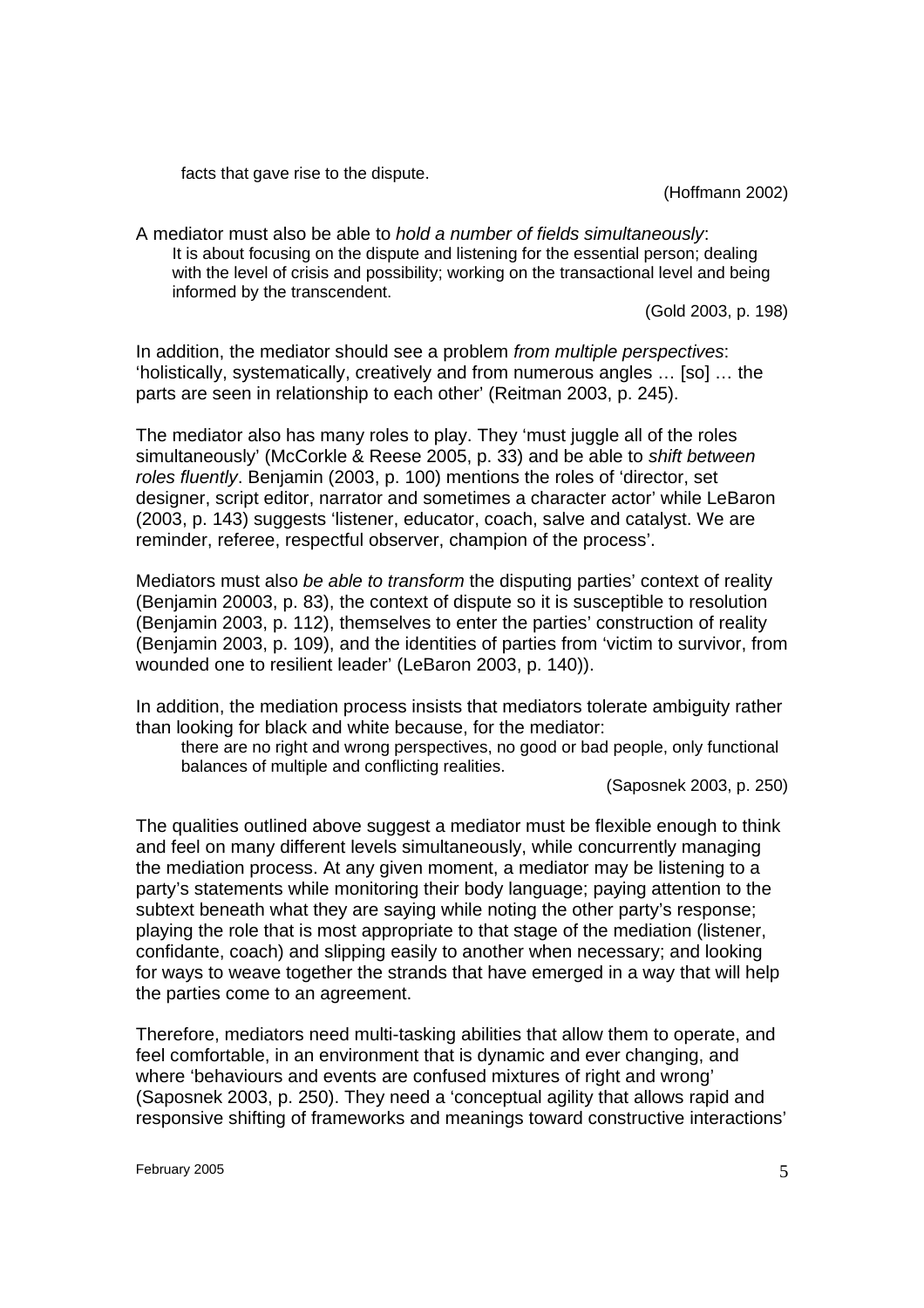(Saposnek 2003, p. 252), and to be able to constantly process and hold information so they can use it to inform and guide the mediation.

### Authenticity (3)

If we are centred or grounded in who we are, when we can get out of the way of *ego and come from a place of authenticity, congruence and compassion, we have a different impact.* 

(Gold 2003, p. 190)

Although authenticity is an admirable quality, it is somewhat surprising that so many authors regarded it as so crucial. It was mentioned on seven occasions (Bowling & Hoffmann 2000; Bowling & Hoffmann 2003; Cloke 2003; Benjamin 2003; Gold 2003; Reitman 2003; Mayer 2004). Its related handmaidens of *honesty* (3) (Cloke 2003; Hoffmann 2003; Gole 2003) and *coming from centre* gets (2) (Cloke 2003; Gold 2003) mean authenticity gets a final score of 12.

For Cloke (2003, p. 52):

It is easier to assist conflict parties in being authentic and centred with one another if we are authentic and centred, than if we are off-balance, inauthentic, ego-driven, or locked in conflicts of our own.

Benjamin (2003, p. 109) believes that the mediator 'must project a sense of authenticity that can allow for trust to develop', while for Gold (2003, p. 198) it involves:

being who you are and not allowing your anxiety, pride or ego to be a mask. It is not having to be perfect and have all the answers.

As a mediator's behaviour can have great value in modelling appropriate behaviour for the parties, authenticity in a mediator is regarded as being particularly important because it encourages the parties to also 'come from centre':

If clients speak from their centre, without an agenda, and simply describe what is true for them without blaming or casting aspersions on each other, if they are able to express the heart of their experience, their words have tremendous impact. (Gold 2003, p. 207)

Bowling and Hoffmann (2000) go further by suggesting:

the effectiveness of our interventions often arises not from their forcefulness but instead from their authenticity. When our actions as mediators – whether they are directed at mundane questions or questions that go to the heart of the matter – communicate a high degree of genuineness, presence, and integration, even the gentlest of interventions may produce dramatic results.

These authors stress the importance of mediators developing their knowledge of self by reflecting on their practice, and on their particular strengths, weaknesses and experiences. The greater this self-knowledge, the more authentic the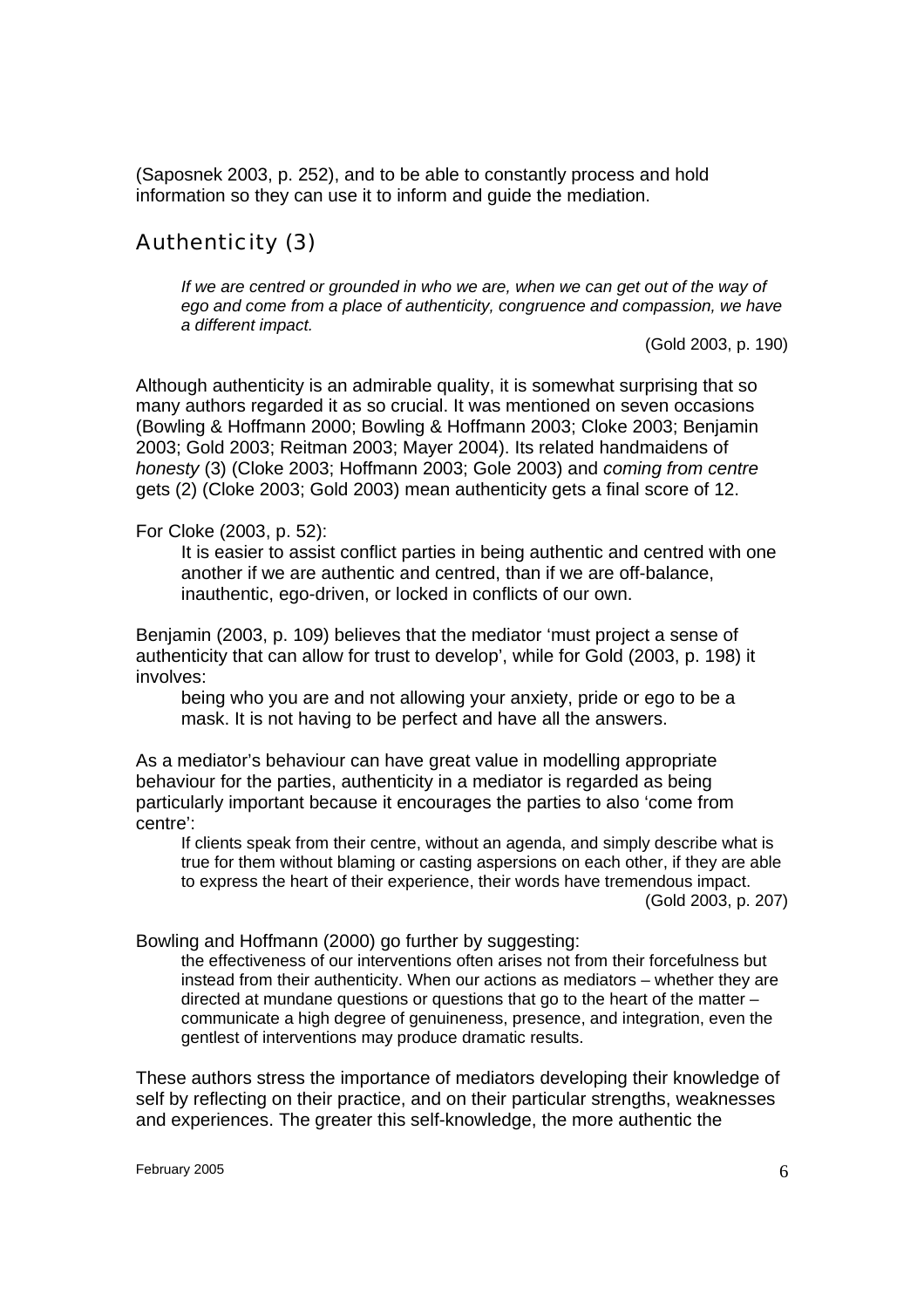mediator:

In my experience, we are privileged observers, intrepid explorers, and in some cases skilful navigators, of the tides and currents, forces and fields, twists and turns that intersect, overflow, and silently meander through the conflicts we mediate. We are better able to hear and help others to navigate these tides and currents if we are able to hear and help ourselves.

(Cloke 2003, p. 51)

### Emotional intelligence and impulse control (4)

*An emotionally competent mediator is able to choose his or her response instead of reacting. An emotionally incompetent mediator is likely to lose control and react inappropriately.* 

(Johnson, Levine & Richard 2003, p. 158)

At number four on the list are the related areas of emotional intelligence (3) (Johnson, Levine & Richard 2003; Shearouse 2003; Schreier 2002), *impulse control* (4) (Johnson, Levine & Richard 2003; Saposnek 2003; Shearouse 2003; Schreier 2002), *being comfortable with conflict* (2) (Saposnek 2003, Schreier 2002) and *patience* (2) (Saposnek 2003; Mayer 2004) to give a total score of eleven for this quality.

Goleman (1998, p. 317) defines emotional intelligence as:

The capacity for recognising our own feelings and those of others, for motivating ourselves, and for managing emotions in ourselves and in our relationships. (Johnson, Levine & Richard 2003, p. 152)

Further, Johnson, Levine & Richard (2003, p. 155) argue that only a mediator with a high degree of emotional intelligence will be able to allow emotions to emerge within the mediation. 'Other mediators simply fear their own emotions and, as a result, fear the emotions of others' (Johnson, Levine & Richard 2003, p. 155).

Saposnek (2003, p. 249) believes that 'the mediator must personally serve as the container for the couple's unpredictable emotions and actions' and that therefore 'the mediator must have the capacity to keep … reactions in check and remain non-judgemental regarding such content'.

Schreier (2002, p. 104) also highlights the importance of being comfortable with the expression of emotion because it can influence a mediator's choice of strategy:

A mediator's comfort level with strong emotion and his competence in working with it often determines what level of emotion is allowed in mediation, sometimes irrespective of what the parties need to express. Once a mediator has recognised strong emotions in a party (including content and intensity), validated them, and diagnosed that the situation requires an intervention, he often chooses a strategy such as allowing venting in caucus or joint session to air the emotions.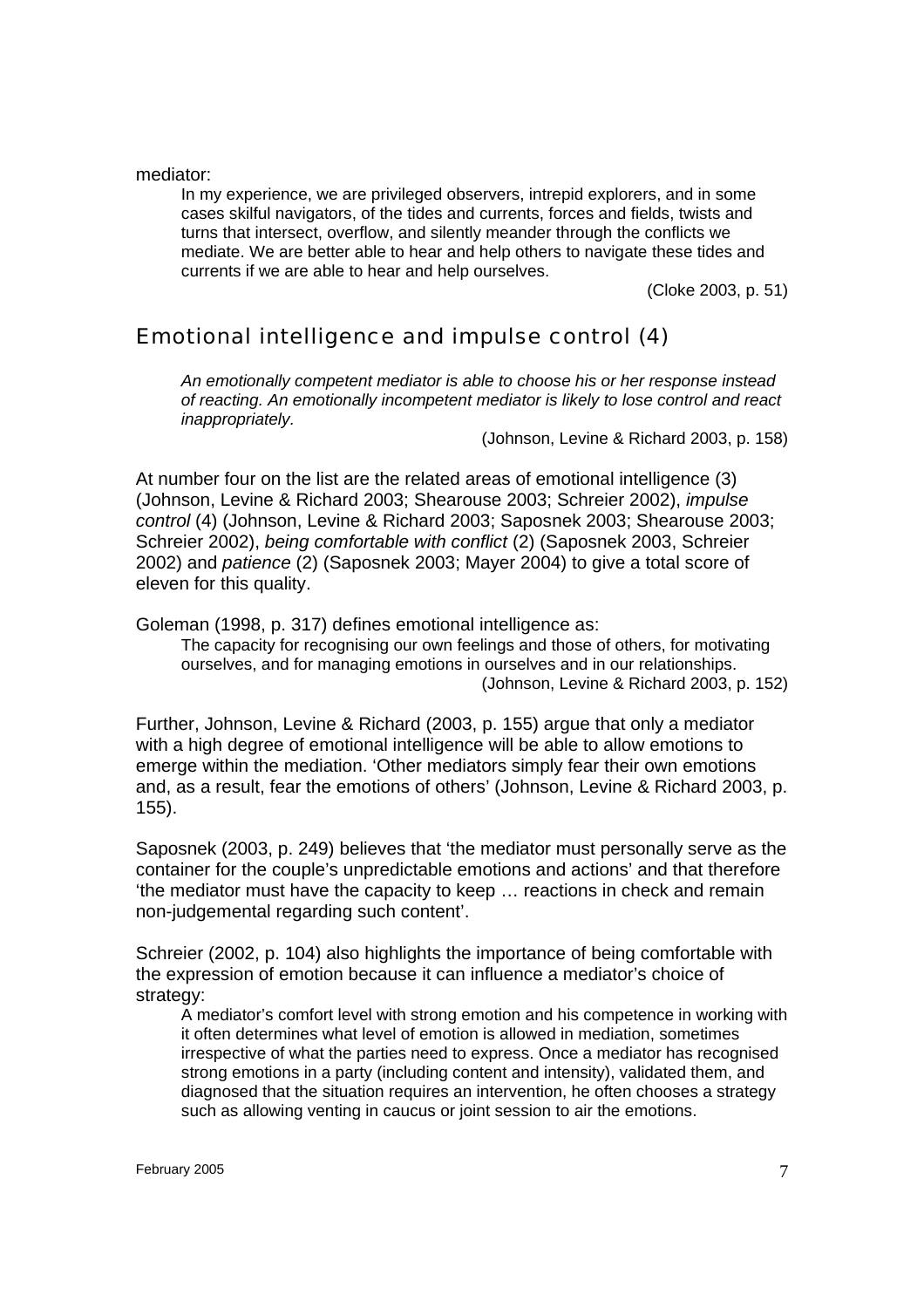Schreier (2002, p. 103) stresses the merit of being able to manage impulsive feelings and distressing emotions, while Shearouse (2003, p. 503) believes that is important that the mediator 'set appropriate boundaries – to keep from being caught up emotionally in the circumstances that people bring to mediation'.

Saposnek (2003, p. 251) feels a mediator needs to develop patience because, 'An effective mediator must have the ability to wait, and even to sit in silence, if the clients need to process the content slowly'.

These authors emphasise the importance of the mediator feeling comfortable with emotions (their own and others). They should be in full control of their emotions, and able to resist the impulse to hurry a party's slow progress, or give in to another's demands for quick results.

#### As Hoffmann (2002) puts it:

mediators cannot avoid having an emotional reaction to the parties, but must avoid letting such reactions create an appearance of partiality. The paradoxical element is that part of our job as mediators is to encourage the parties to vent their emotions while we must suppress our own.

### Presence (5)

*When one can be present to one's own anger, hurt, fear one can be present to another's deepest suffering. When one can be present during one's own conflicts, one can be present during another's conflicts.* 

(Bowling 2003, p. 270)

Closely allied to the quality of authenticity, presence is next on the list. The authors here valued the importance a mediator's individual and personal being has for the mediation. Presence scored seven (Bowling & Hoffman 2003; Cloke 2003; Benjamin 2003; Hoffmann 2002; Gold 2003; Bowling 2003; Schreier 2002), and *holding the form* (2) (Reitman 2003, Schreier 2002) and *integration* (1) (Bowling & Hoffmann 2000) gave the quality of presence a total score of ten.

For Bowling & Hoffman (2003, p. 6):

a mediator's 'presence' is more a function of who the mediator is than what he or she does; it has a profound impact on the mediation process.

They continue (p. 14):

Another term … is 'integration', which we would define as a quality of being in which the individual feels fully in touch with, and able to marshal, his or her spiritual, psychic, and physical resources, in the context of his or her relationship with other people and with his or her surrounding environment. Others have used the term 'mindfulness' to describe this quality.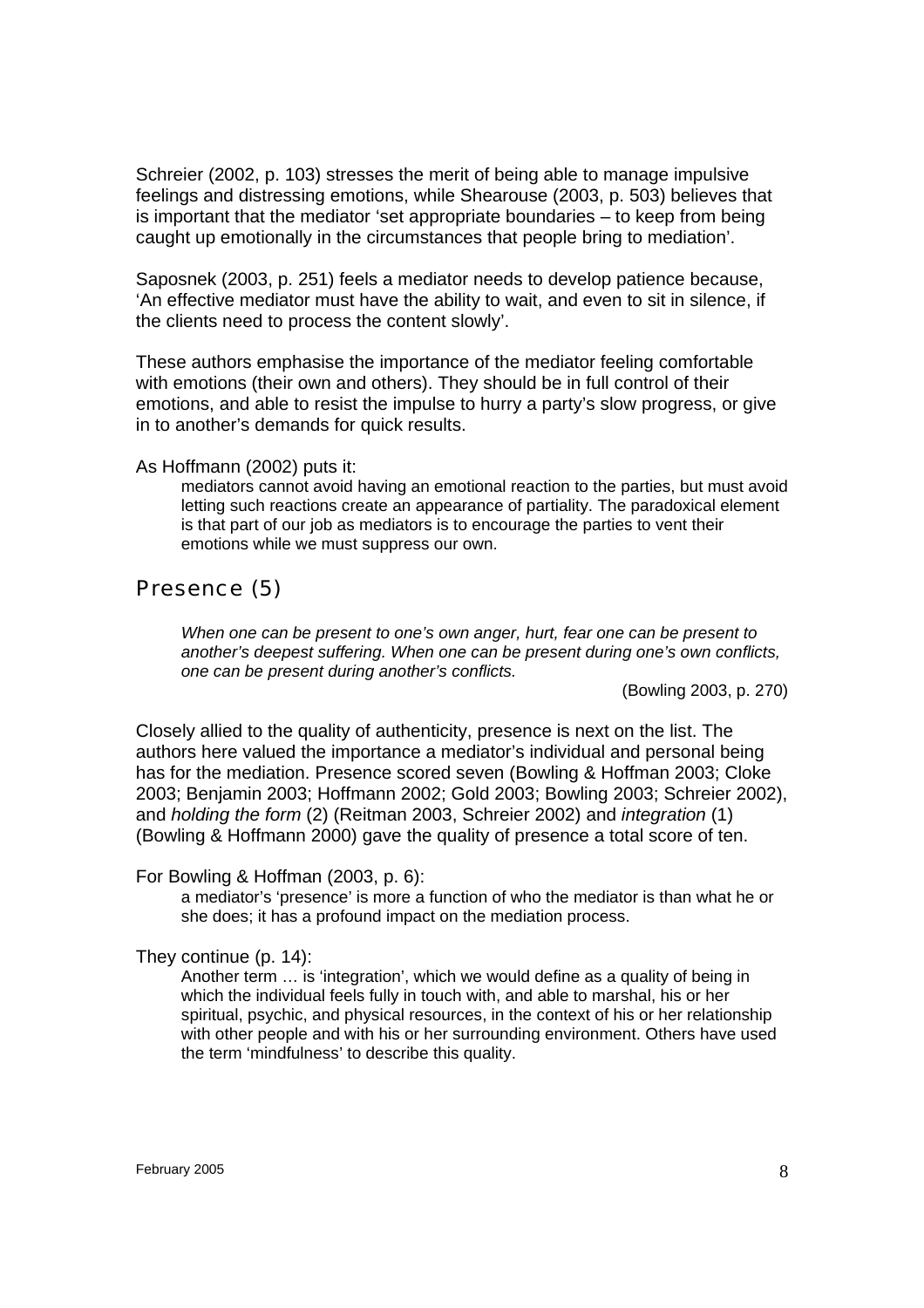For Gold (2003), it is important that the mediator has:

The ability to be fully present, work from the heart, and connect with the highest in our clients …

For Benjamin (2003, p. 101), mediators must be able to concentrate and focus all aspects of their being so they are:

totally involved with the dramatic environment – intellectually, physically, emotionally or intuitively.

Two writers (Reitman 2003; Schreier 2002) emphasise the importance of *holding the form* or *staying composed*. Reitman (2003, p. 238) sees holding the form as being 'the calmest person in the room, to use all my active listening and reflective skills'. He sees that modelling calm behaviour can quieten others in the room.

However, Hoffmann (2002) sees a paradox at the heart of the mediator's presence:

A mediator must be remarkably and uniquely present – a full participant. At the same time, and more fundamentally, the mediator must be present in a manner that embodies an understanding that she or he has no significance at all to the dispute and its resolution … The mediator must function within a paradox: how to be central and matter not at all.

Presence, then, refers to a mediator's ability to bring all aspects of themselves to the mediation: body, heart, mind and spirit. It involves modelling calm behaviour while marshalling every personal resource they have at their disposal. However, despite this effort to be authentically and genuinely present during the mediation, a mediator must also acknowledge that, on another level, this presence can also be seen as inconsequential.

### Neutrality (6)

*The reward of working as a mediator or arbitrator is to stand for fairness ñ in mediation, fairness of process, and in arbitration, fairness of both process and outcome.* 

(Hoffmann 1998)

At number six on the list comes the somewhat vexed notion of neutrality – also known as impartiality, balance and fairness. There is considerable debate in the literature about whether the mediator can be impartial or neutral; however, these terms are generally used to indicate the quality of being balanced or unbiased.

Neutrality scored a six (Benjamin 2003; LeBaron 2003; Schreier 2002; Shearouse 2003; Hoffmann 1999; Hoffmann 2002) and its connection to *trustworthiness* (2) (Saposnek 2003; Winslade & Monk 2001) and *fairness* (Hoffmann 1998) gave neutrality a total score of 9.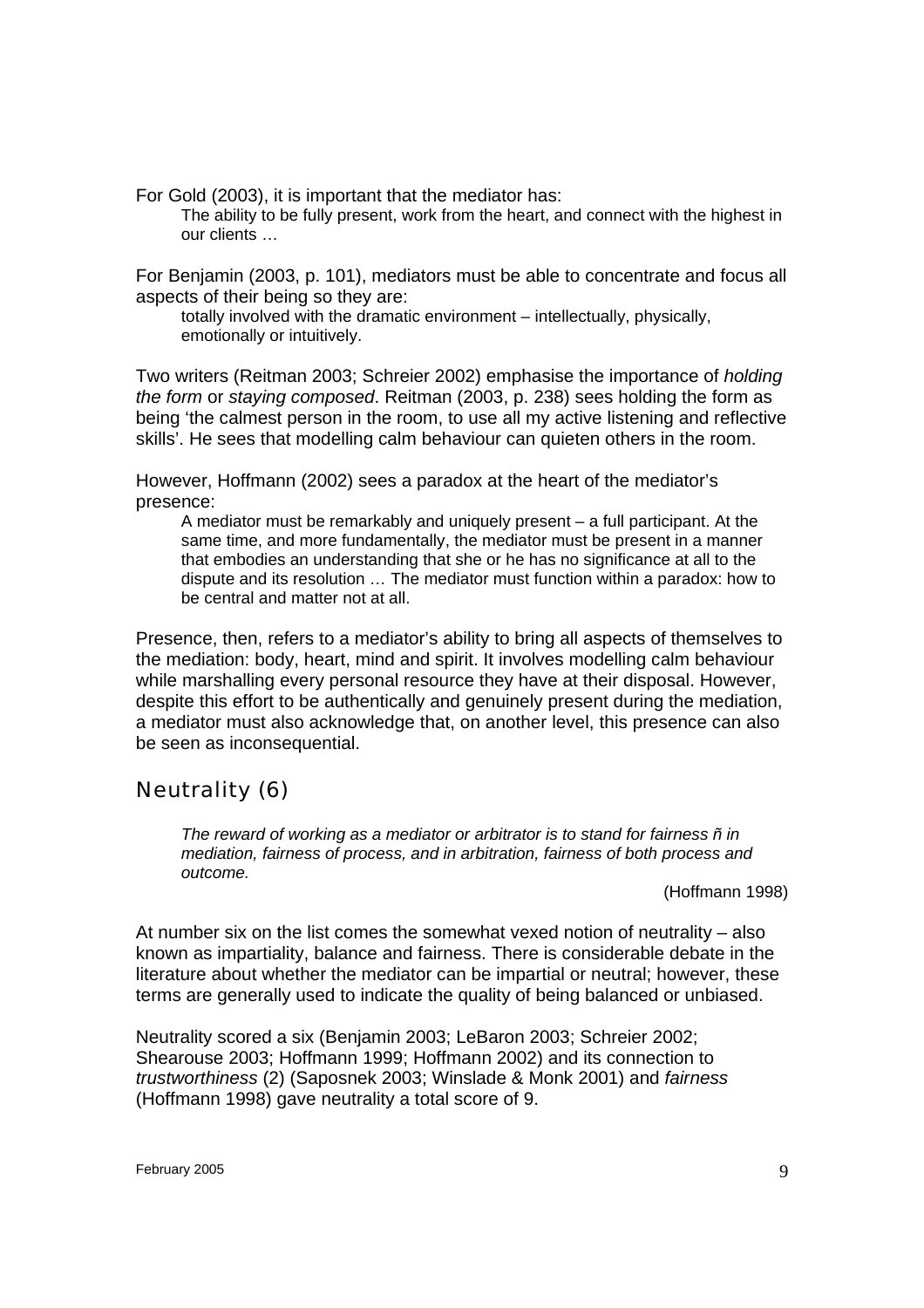For Schreier (2002, p. 101), 'A mediator must maintain professional boundaries with the parties and impartiality on the issues', while Saposnek (2003, p. 250), believes it is important to:

rigorously maintain balance between parties – it is balance, rather than neutrality, that is the more accurate organising principle.

For Saposnek (2003, p. 251), trustworthiness involves being: organised, responsible, responsive, following through on promises and commitments, being truthful and accurate in reporting information, and admitting ignorance when that is the truth.

Winslade and Monk (2001, p. 67) also stress the importance of trustworthiness: The cornerstone to developing an effective working relationship with the disputing parties is the extent to which the mediator demonstrates respect, understanding, and trustworthiness in the mediation.

The above qualities relate to the mediator's professional disposition. They need to be, and be seen to be, even-handed, fair and trustworthy, and to be able to allocate resources (their time and attention) evenly. Parties expect and need to feel that they are being treated fairly, so it is essential that the mediator can be trusted to be unbiased and immune to the parties' blandishments, bribery, coercion or attempts to induce them to take sides.

### Intuition (7)

*the moment when you inner voice tells you to take a risk and do or say something unusual, or controversial, or out of character. To tell a joke or a story … Or to just keep silent. If I listen to this inner voice, more often that not my action, inaction, or silence produces a positive turning point in the mediation.* 

(Reitman 2003, p. 242)

At number 7 on the list comes intuition. Its score of five (Cloke 2003; Benjamin 2003; Reitman 2003, Saposnek 2003; Lang & Taylor 2000) and (1) *feeling the rhythms in the drama* (Benjamin 2003) give this quality a total score of six.

For Benjamin (2003, p.91):

Although some protocols are initially helpful, they are no substitute for the need to sense and intuit how to move and manage the conflict.

For Saposnek (2003, p. 246), conducting a mediation means: fundamental shifts [in thinking] occur across a number of dimensions. The basic

shift from linear, logical, analytical, rational, task-oriented thinking to nonlinear, intuitive, holistic, emotional and metaphorical thinking.

Allied to the need for intuition is Benjamin's (2003, p. 101) *ability to feel the rhythms of the drama*. It is included here because, like intuition, it is related to sensing and feeling in a way that is deeply subjective and ultimately inexplicable. However, a mediator must develop this feel for the way a mediation is going if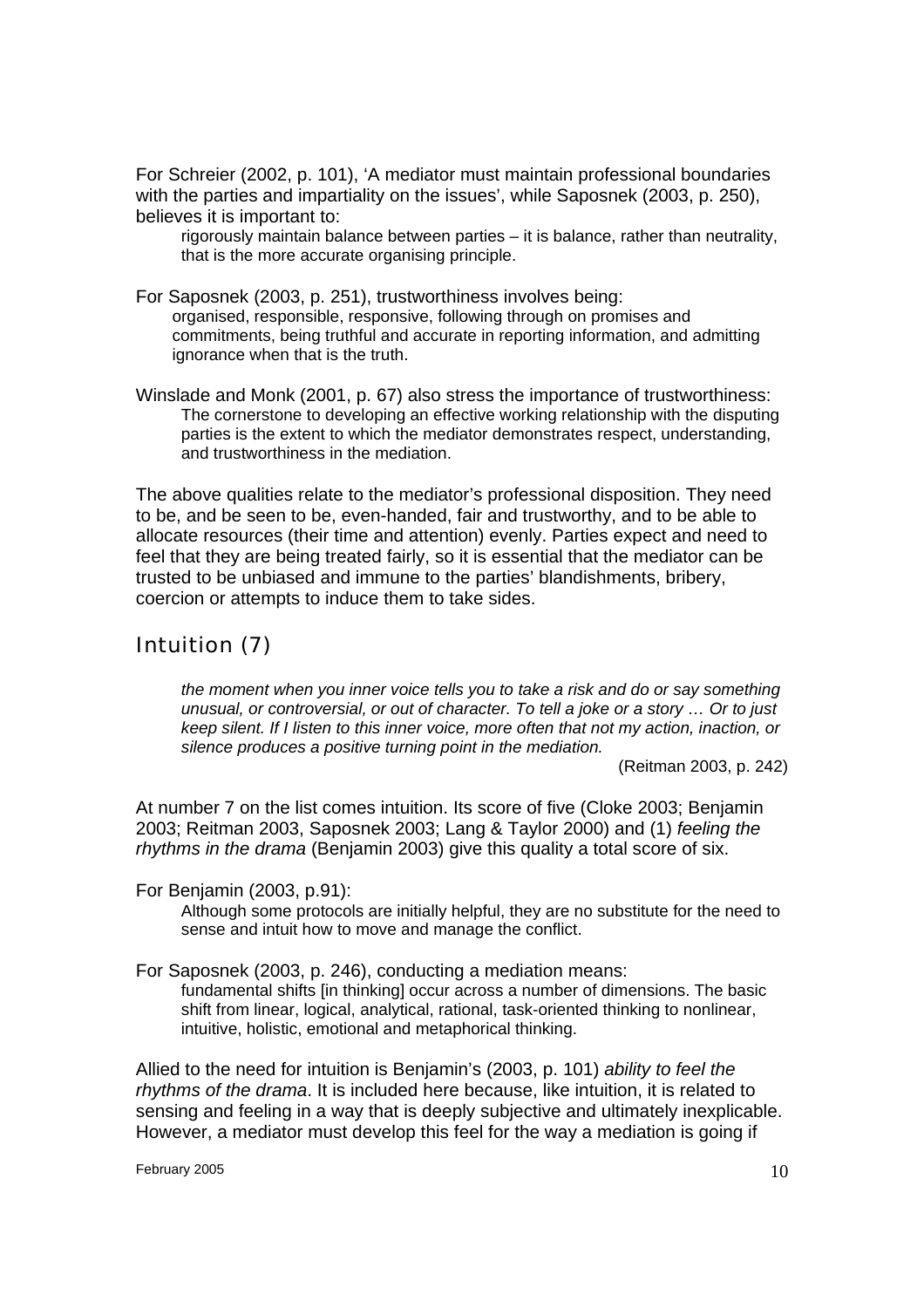they are to move from being a good mediator to a great one (Benjamin 2003, p.101).

These authors are emphasising the importance of abilities that are hard to put into words and so are probably near impossible to teach. Yet despite their intangibility, they are crucial weapons in a mediator's armoury. These are abilities that develop with experience and the trust one has in them.

### Valuing what the parties bring (8)

At number nine, with a total score of five, comes *valuing what the parties' bring* (Gold 2003; Reitman 2003; Winslade & Monk 2001), which is linked with *respect* (2) (Gold 2003; Winslade & Monk 2001).

Gold (2003) believes that mediators should find and value the personal good that parties bring to the mediation. For Gold (2003, p. 189):

- 1. there exists a part of the psyche that has a preference for peace;
- 2. every person has a capacity for growth, change and good;
- 3. people prefer to bring their highest and best;
- 4. each participant has a higher self than is manifested in the dispute.

For Winslade and Monk (2001, pp. 132–33), respect involves:

a conscious effort not to see people as essentially anything, to refuse to sum people up. It implies a willingness to look for contradictions and to celebrate them as indicative of the range of possibilities that anyone has at their disposal … It is respectful because it encourages mediators to see people as more than their actions in the conflict situation. Most people appreciate being seen from this enlarged viewpoint rather than being summed up and boxed in.

The respect we are talking about also means always speaking to a person as if they are agents in the construction of their world.

Gold (2003, p. 189) also echoes the importance of respect: A process that is respectful of each person and encourages the expression of

mutual respect heals the ravages of hateful and angry diatribes.

These authors stress the importance of the mediator actively engaging with the parties in a way that values and respects them. Here, parties are seen as more than problems to be solved; they are seen as having the abilities and skills to determine their own solutions.

## Artistry (9)

*there is something in the realm of mastery and excellence that happens at apex moments when strategy, impact, problem, solution, cause and effect, and intervention and results converge. Think of it as a moment of grace.* 

(Adler 2003, p. 72)

February 2005  $11$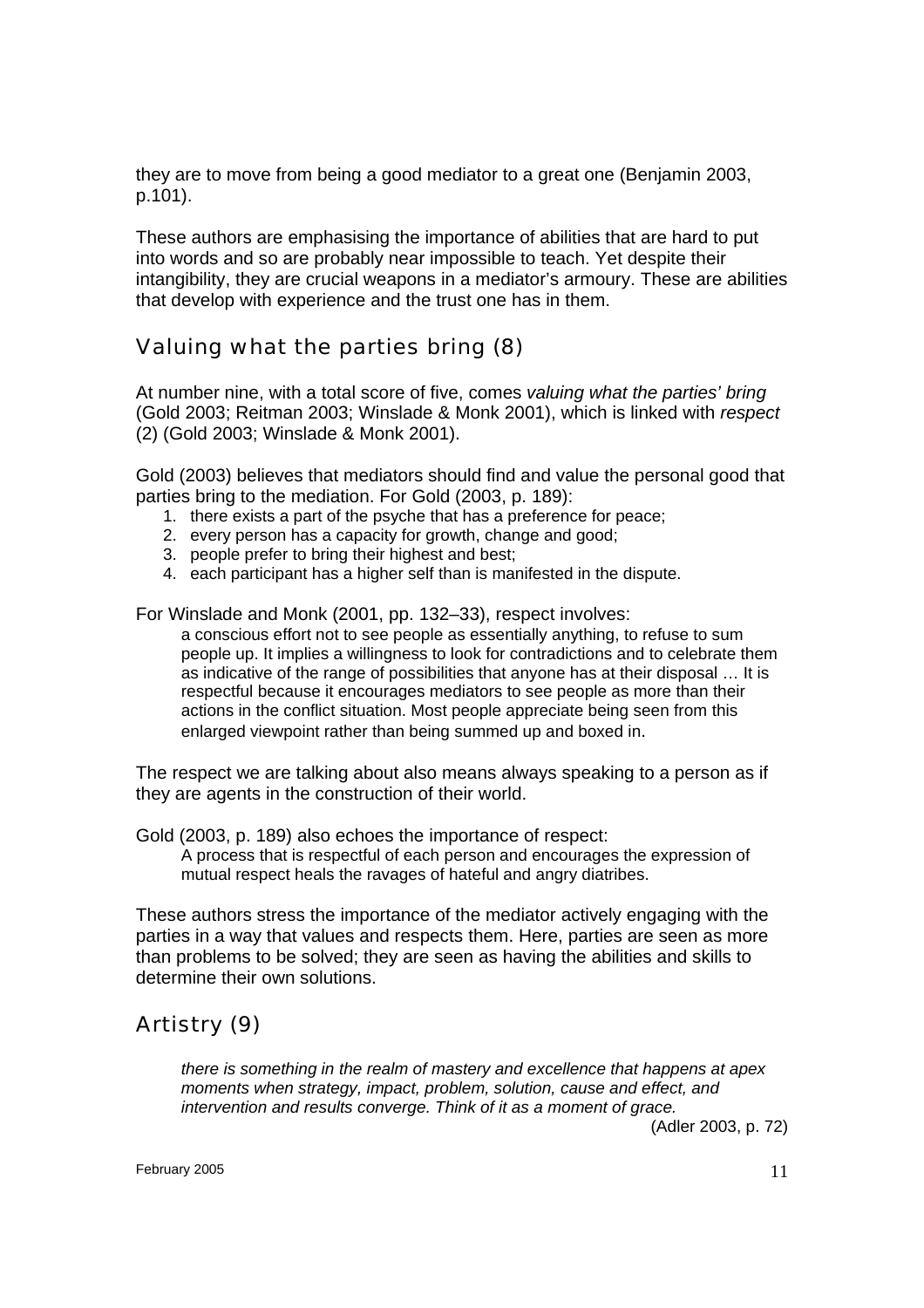Artistry is not a personal quality as such, because it also depends upon the mastery of technical skills. However, it was mentioned on four occasions (Adler 2003; Gold 2003; Saposnek 2003; Lang & Taylor 2000) and fits neatly with the other qualities that have been mentioned.

For Lang and Taylor (2000, p. 5), artistry is:

characterised by wisdom, talent, and intuition and people can learn to apply these elements in their endeavours, with intention and diligence, so that artistry is not merely a fortuitous convergence of a number of personal talents and abilities but arises purposefully.

For Gold (2003, p. 191) it is when 'there is a congruence of mind and action', while Saposnek (2003, p. 245) acknowledges that mediation is both an art and a science. The *science* involves systematised knowledge, methodology, principles, study and experimentation, while the *art* is concerned with the 'intangible, spontaneous, flowing, unpredictable, intuitive … the gaining of impressions based on emotions, and then conceptual integration'.

Artistry combines and integrates all the resources the mediator has at their disposal: their knowledge (objective and subjective), their personal qualities and abilities, and their technical skills and abilities. When artistry is being exercised, 'others notice the difference not only in the product but also in the process by which it is produced' (Lang & Taylor 2000, p. 4).

### Curiosity (10)

*One of the first tools mediators need to bring to this task, then, is an attitude of wonder and curiosity.* 

(Winslade & Monk 2001, p. 125)

Finally, with three mentions (Benjamin 2003; Reitman 2003; Winslade & Monk 2001), the last position on the top 10 belongs to curiosity.

Reitman (2003, p. 236) states:

I am genuinely curious about everything contained in the party's story … I want to know not only what they did by why they did certain things.

It is the genuineness of the curiosity that is important here, 'as parties can tell if I am asking questions in a formulaic way' (p. 236). He continues, 'Perhaps genuine curiosity is something innate, which cannot be learned, but we know it when we experience it' (p. 236).

Winslade and Monk (2001, p. 126) also echo the need for the curiosity to be genuine:

The mediator needs to be genuinely interested in learning about what the client thinks rather than seeking to confirm hunches. The mediator's questions are more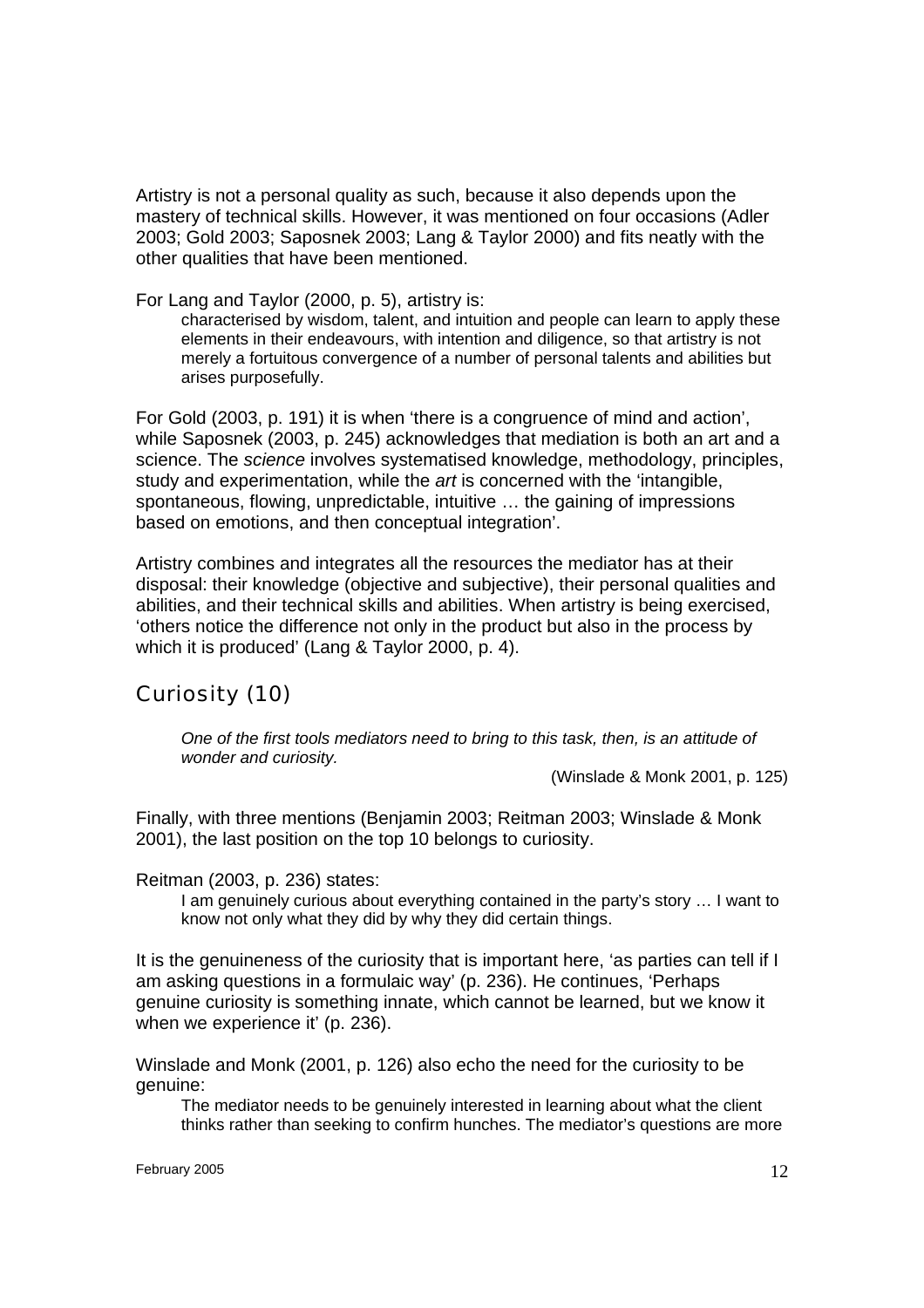likely to be focused on eliciting stories rather than facts.

They also emphasise (p. 69):

Conveying a message of curiosity about and interest in the participants' experiences is the first step in establishing … a relationship.

Curiosity, then, helps to confirm the parties' belief that the mediator is genuinely interested in their situation, their feelings and their perceptions. It helps to forge the bond between mediator and party, and aids in the party feeling heard.

# 4. Conclusion

This essay has attempted to describe the results of a literature review that explored the importance of the personal qualities of the mediator. The qualities were identified and given a score, and then grouped under umbrella categories of related qualities so a final top 10 list could be developed. As the process of identification and scoring could be seen as subjective and somewhat arbitrary, it is more important to focus on the qualities themselves rather than their respective positions on the list.

The personal quality mentioned most often was empathy, which had a score of 21, and it was followed by multivalent thinking (17). The middle bunch included authenticity (12), emotional intelligence (11), presence (10) and neutrality (9). The final group incorporated intuition (6), valuing what the parties bring (5), artistry (4) and curiosity (3).

Although the final order of these qualities may be surprising in places, there is probably not much debate that all are significant and essential qualities that a mediator must possess.

Currently, the research material in this area is scant, yet it is crucial that more work is done if mediators are to become fully cognisant of the personal qualities, as well as the technical skills, that will make them better mediators.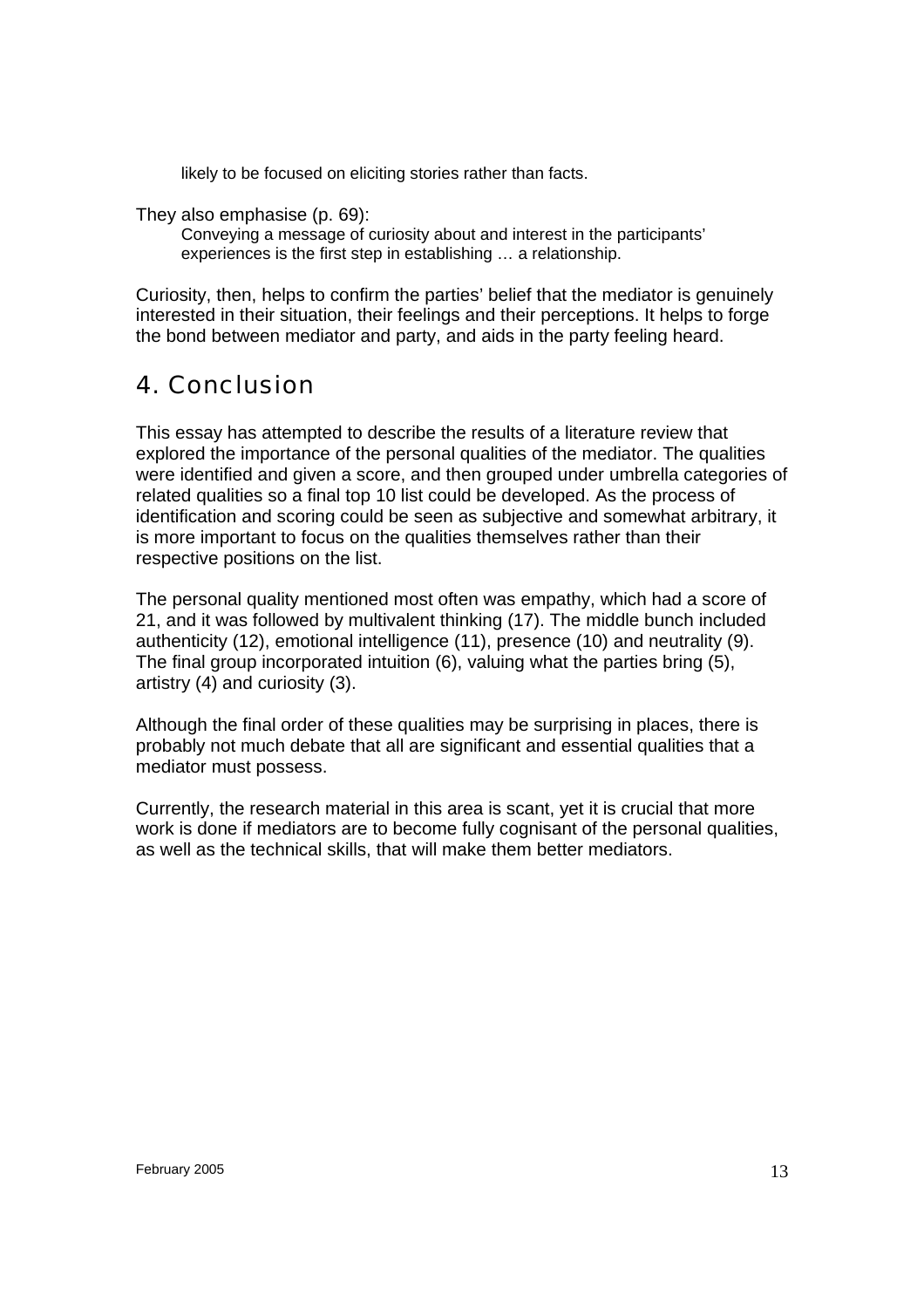# 5. References

Adler, P 2003, 'Unintentional excellence: an exploration of mastery and competence', in D Bowling & DA Hoffmann (eds), *Bringing peace into the room: how the personal qualities of the mediator impact the mediation process of conflict resolution*, Jossey-Bass, San Francisco.

Benjamin, RD 2003, ëManaging the natural energy of conflict: mediators, tricksters and the constructive use of deceptioní, in D Bowling & DA Hoffmann (eds), Bringing peace into the room: how the personal qualities of the mediator impact the mediation process of conflict resolution, Jossey-Bass, San Francisco

Bowling, D 2003, 'Mindfulness, meditation and mediation: where the transcendent meets the familiar', in D Bowling & DA Hoffmann (eds), *Bringing peace into the room: how the personal qualities of the mediator impact the mediation process of conflict resolution*, Jossey-Bass, San Francisco.

Bowling, D & Hoffmann, DA 2000, 'Bringing peace into the room: the personal qualities of the mediator and their impact on the mediation', *Negotiation Journal*, January.

Bowling, D & Hoffmann, DA 2003, 'Introduction', in D Bowling & DA Hoffmann (eds), *Bringing peace into the room: how the personal qualities of the mediator impact the mediation process of conflict resolution*, Jossey-Bass, San Francisco.

Cloke, K 2003, 'What are the personal qualities of the mediator?', in D Bowling & DA Hoffmann (eds), *Bringing peace into the room: how the personal qualities of the mediator impact the mediation process of conflict resolution*, Jossey-Bass, San Francisco.

Cobb, S 2003, 'Creating a sacred space: toward a second-generation dispute resolution practice', in D Bowling & DA Hoffmann (eds), *Bringing peace into the room: how the personal qualities of the mediator impact the mediation process of conflict resolution*, Jossey-Bass, San Francisco.

Gold, L 2003, 'Mediation and the culture of healing', in D Bowling & DA Hoffmann (eds), *Bringing peace into the room: how the personal qualities of the mediator impact the mediation process of conflict resolution*, Jossey-Bass, San Francisco.

Goleman, D 1995, *Emotional intelligence*, Bantam Books, New York.

Goleman, D 1998, *Working with emotional intelligence*, Bantam Books, New York, cited in ME Johnson, S Levine & LR Richard 2003, 'Emotionally competent mediation: four key competencies', in D Bowling & DA Hoffmann (eds), *Bringing peace into the room: how the personal qualities of the mediator impact the*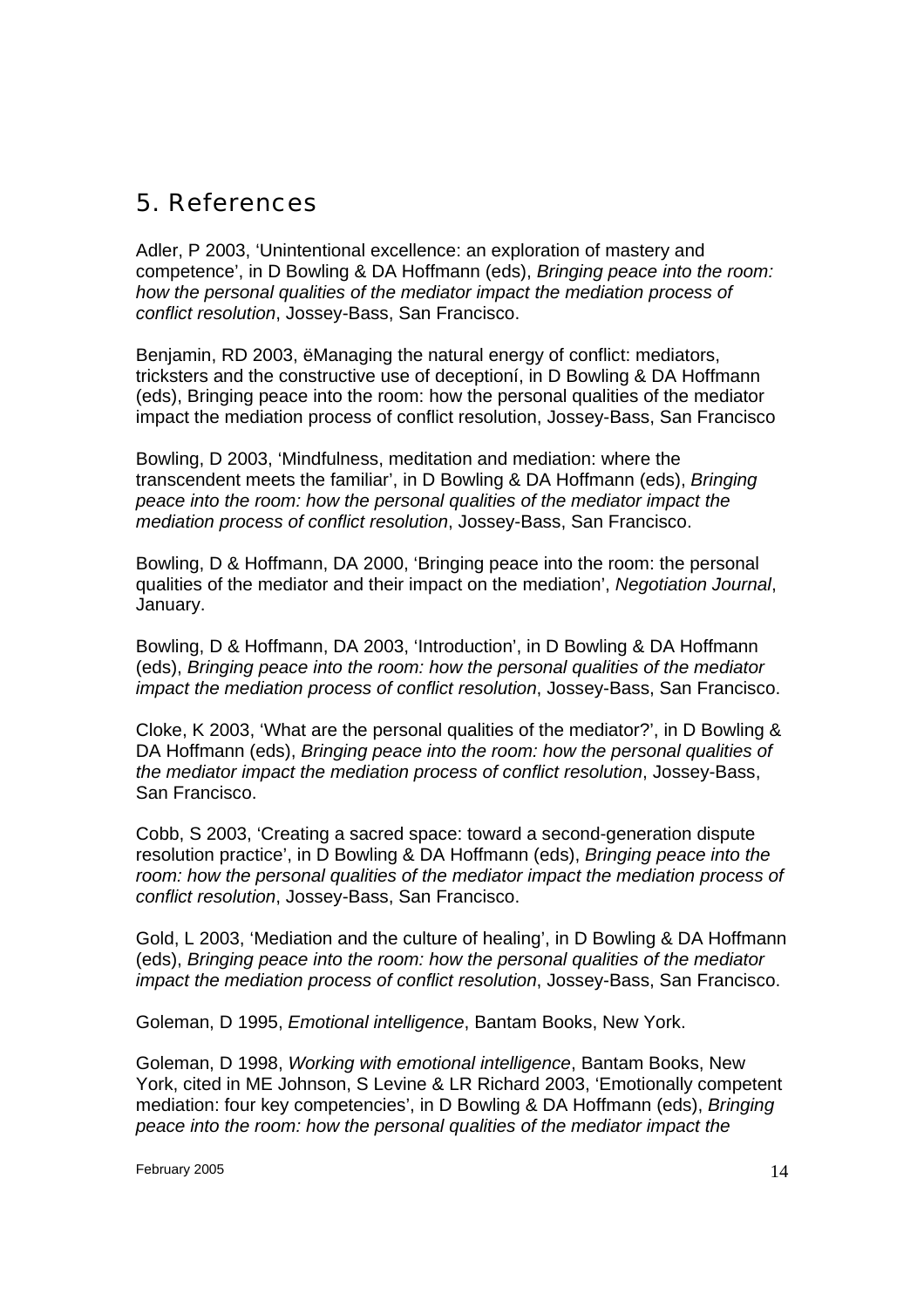*mediation process of conflict resolution*, Jossey-Bass, San Francisco.

Hoffmann, DA 1999, 'Confessions of a problem-solving mediator', *Society of Professionals in Dispute Resolution News*, Summer, viewed 28 November 2004, <http://bostonlawcollaborative.com/people/attorneys/david\_hoffman/>.

Hoffmann, DA 2002, 'Paradoxes of mediation', *American Bar Dispute Association Resolution Magazine*, Fall/Winter 2002, viewed 5 January 2005, <http://bostonlawcollaborative.com/people/attorneys/david\_hoffman/>.

Hoffmann, DA 1998, 'Profile: David A. Hoffmann', in J Alfini & E Galton (eds) *ADR personalities and practice tips*, American Bar Association Section of Dispute Resolution, Washington DC, viewed 20 December 2004, <http://bostonlawcollaborative.com/people/attorneys/david\_hoffman/>.

Johnson, ME, Levine, S & Richard, LR 2003, 'Emotionally competent mediation: four key competencies', in D Bowling & DA Hoffmann (eds), *Bringing peace into the room: how the personal qualities of the mediator impact the mediation process of conflict resolution*, Jossey-Bass, San Francisco.

Lang, MD & Taylor, A 2000, *The making of the mediator: developing artistry in practice*, Jossey-Bass, San Francisco.

Le Baron, M 2003, 'Trickster, mediator's friend', in D Bowling & DA Hoffmann (eds), *Bringing peace into the room: how the personal qualities of the mediator impact the mediation process of conflict resolution*, Jossey-Bass, San Francisco.

Mayer, BS 2004, *Beyond neutrality: confronting the crisis in conflict resolution*, Jossey-Bass, San Francisco.

McCorkle, S & Reese, MJ 2005, *Mediation theory and practice*, Pearson Education, Boston.

Reitman esq., JA 2003, 'The personal qualities of the mediator: taking time for reflection and renewal', in D Bowling & DA Hoffmann (eds), *Bringing peace into the room: how the personal qualities of the mediator impact the mediation process of conflict resolution*, Jossey-Bass, San Francisco.

Saposnek, DT 2003, 'Style and the family mediator', in D Bowling & DA Hoffmann (eds), *Bringing peace into the room: how the personal qualities of the mediator impact the mediation process of conflict resolution*, Jossey-Bass, San Francisco.

Schreier, LS 2002, 'Emotional intelligence and mediation training', *Conflict Resolution Quarterly*, vol. 20, no. 1, Fall.